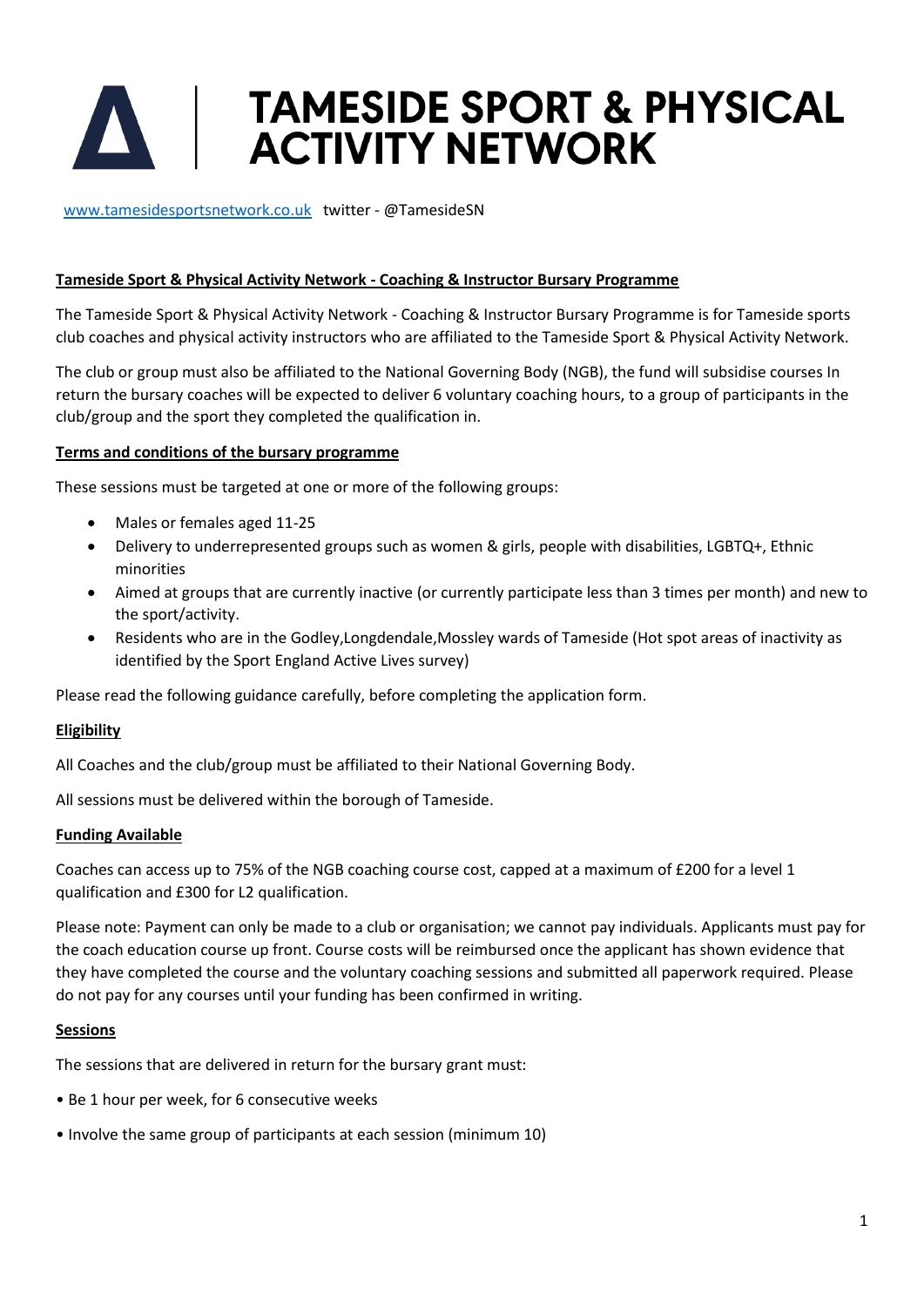## TAMESIDE SPORT & PHYSICAL **ACTIVITY NETWORK**

Applications are welcomed from any affiliated member club or group of the Tameside Sport & Physical Activity Network; the application must come from the club or group on behalf of the individual.

- Applications will be assessed by a panel who will look for evidence that the application hits the key target groups as outlined in the terms and conditions.
- The fund will run from the 1<sup>st</sup> April 2021 31<sup>st</sup> March 2022 you can apply at any time throughout this period.
- Clubs and groups can bid into the bursary programme for a maximum of three applications per year (3 funded courses)
- Individuals and clubs/groups who are awarded a bursary grant must agree to marketing and publicity of the fund through the Tameside Sport & Physical Activity Network media platforms.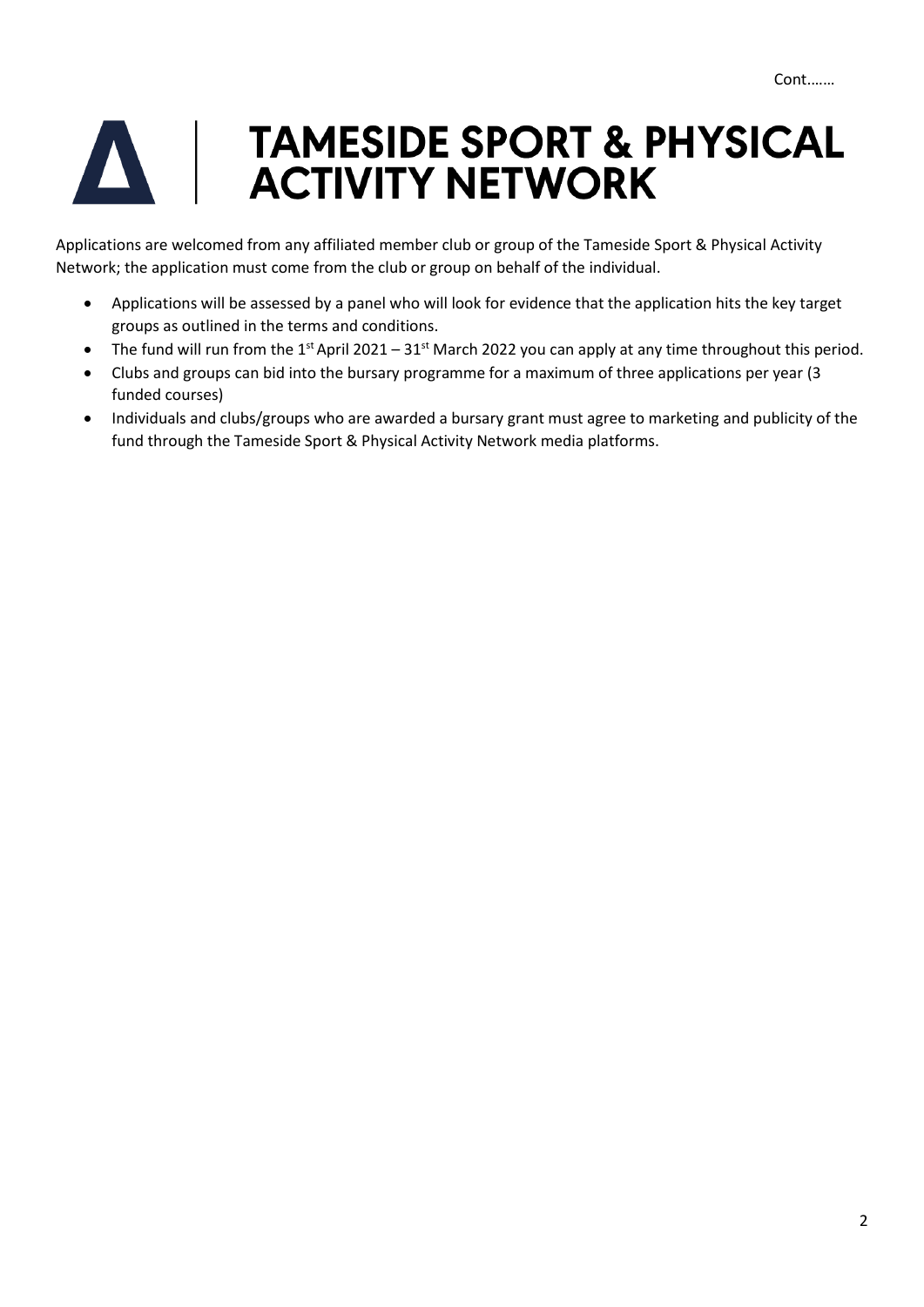### **TAMESIDE SPORT & PHYSICAL<br>ACTIVITY NETWORK** A

**Tameside Sport & Physical Activity Network - Coaching & Instructor Bursary Programme**

#### **Application Form – 2021**

| Name of Club/Group -<br>(Cheques will be paybale to<br>this title)                                                                                                       |                                                                                                  |
|--------------------------------------------------------------------------------------------------------------------------------------------------------------------------|--------------------------------------------------------------------------------------------------|
| Name and address of<br>coach/instructor                                                                                                                                  |                                                                                                  |
| Name of Coaching<br>qualification to fund                                                                                                                                |                                                                                                  |
| Date of qualification                                                                                                                                                    |                                                                                                  |
| Venue of qualification                                                                                                                                                   |                                                                                                  |
| Full Cost of qualification                                                                                                                                               | *Plesae attcah with the application form - proof of booking along with payment of<br>the course* |
| Do your coaching<br>participants fit in with the<br>target groups listed? -<br>please specify                                                                            |                                                                                                  |
| Do you agree to deliver 6 x1<br>hour sessions after<br>qualification at your<br>club/group?                                                                              |                                                                                                  |
| Plaese provide dates of the 6<br>x1 hour coaching sessions<br>after qualification<br>(If successful paymnet will<br>be made after these sessions<br>have been delivered) |                                                                                                  |